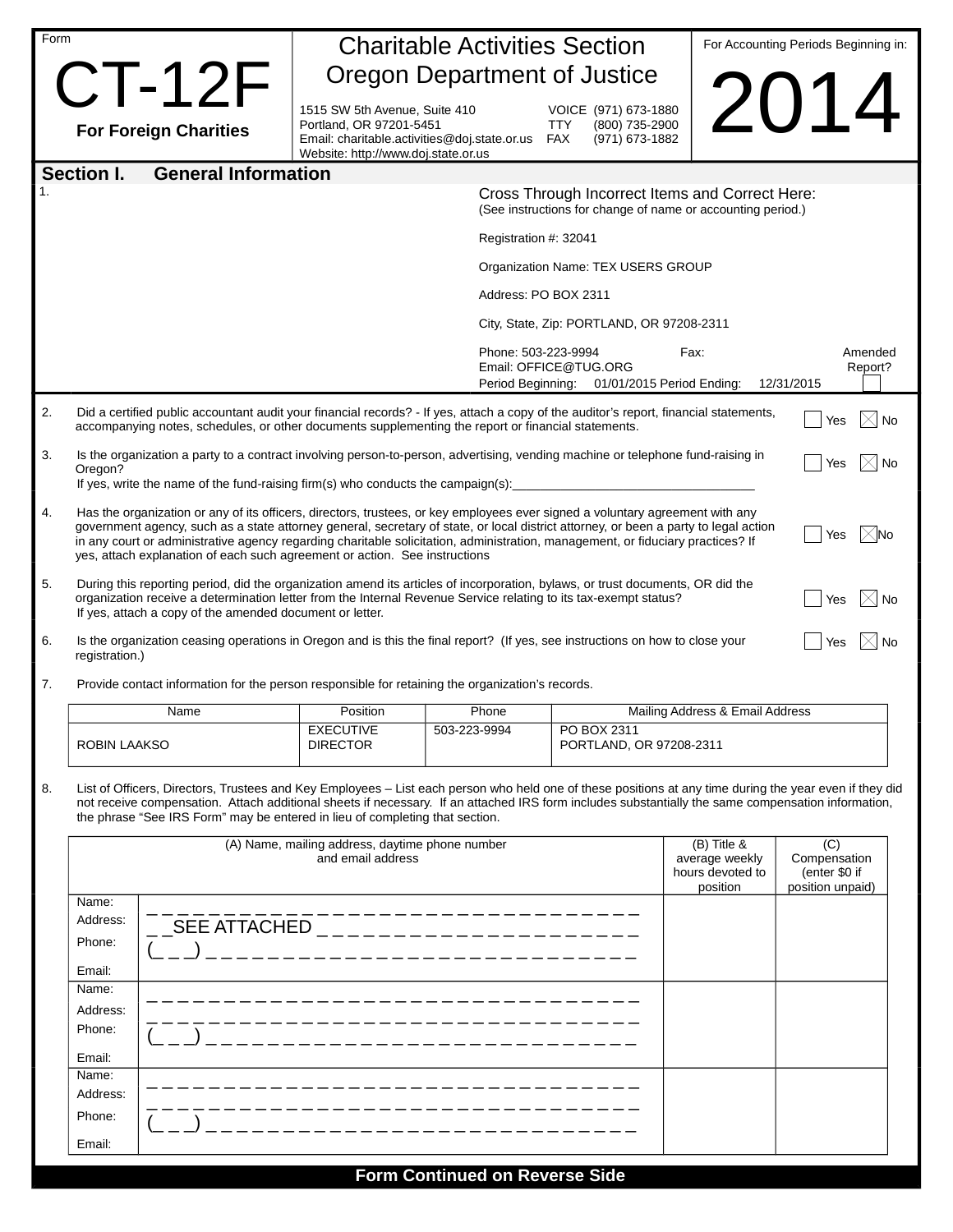| Section II.<br><b>Fee Calculation</b>                                                                                                                                                                                                    |                                                                                                                                                                                                                                                                                                                                                                                                                                                                                                                                                                                                                                                                                                                                                                      |                                                                                                                                                                                                                                     |     |              |     |          |                           |      |
|------------------------------------------------------------------------------------------------------------------------------------------------------------------------------------------------------------------------------------------|----------------------------------------------------------------------------------------------------------------------------------------------------------------------------------------------------------------------------------------------------------------------------------------------------------------------------------------------------------------------------------------------------------------------------------------------------------------------------------------------------------------------------------------------------------------------------------------------------------------------------------------------------------------------------------------------------------------------------------------------------------------------|-------------------------------------------------------------------------------------------------------------------------------------------------------------------------------------------------------------------------------------|-----|--------------|-----|----------|---------------------------|------|
| 9.                                                                                                                                                                                                                                       | 9.<br>\$465.00<br>Form 990; Line 9 on Form 990-EZ; or Part I, Line 12a on Form 990-PF.) (If estimated, or if organization claims no<br>Oregon revenue, attach explanation.)                                                                                                                                                                                                                                                                                                                                                                                                                                                                                                                                                                                          |                                                                                                                                                                                                                                     |     |              |     |          |                           |      |
| 10.                                                                                                                                                                                                                                      | (See chart below. Minimum fee is \$10, even if total revenue is a negative amount.) The revenue fee is determined by the amount on line 9.                                                                                                                                                                                                                                                                                                                                                                                                                                                                                                                                                                                                                           |                                                                                                                                                                                                                                     |     |              |     |          | 10.                       | \$10 |
|                                                                                                                                                                                                                                          | \$0<br>\$25,000<br>\$50,000<br>\$100,000<br>\$250,000<br>\$500,000<br>\$750,000                                                                                                                                                                                                                                                                                                                                                                                                                                                                                                                                                                                                                                                                                      | <b>Amount on Line 9</b><br><b>Revenue Fee</b><br>\$24,999<br>\$10<br>\$49.999<br>\$25<br>\$99,999<br>\$45<br>\$75<br>\$249,999<br>\$499.999<br>\$100<br>\$749,999<br>\$135<br>\$999.999<br>\$170<br>\$1,000,000 or<br>\$200<br>more |     |              |     |          |                           |      |
| 11.                                                                                                                                                                                                                                      | Form 990-PF.)                                                                                                                                                                                                                                                                                                                                                                                                                                                                                                                                                                                                                                                                                                                                                        | Oregon Net Assets or Fund Balances at the End of the<br>(If the Oregon amount is unknown, write the total net assets or fund balances from<br>Line 22 (end of year) on Form 990; Line 21 on Form 990-EZ; or Part III, Line 6 on     | 11. | \$465.00     |     |          |                           |      |
| 12.                                                                                                                                                                                                                                      |                                                                                                                                                                                                                                                                                                                                                                                                                                                                                                                                                                                                                                                                                                                                                                      | Oregon Net Fixed Assets Used to Conduct Charitable Activities<br>(If the Oregon amount is unknown, write \$0.)                                                                                                                      | 12. | \$0          |     |          |                           |      |
| 13.                                                                                                                                                                                                                                      |                                                                                                                                                                                                                                                                                                                                                                                                                                                                                                                                                                                                                                                                                                                                                                      | (Line 11 minus line 12. If less than \$50,000, write \$0.)                                                                                                                                                                          |     |              | 13. | \$465.00 |                           |      |
| 14.                                                                                                                                                                                                                                      |                                                                                                                                                                                                                                                                                                                                                                                                                                                                                                                                                                                                                                                                                                                                                                      | (Line 13 multiplied by .0001. If the fee is less than \$5, enter \$0. Not to exceed \$1,000. Round cents to the nearest whole dollar.)                                                                                              |     |              |     |          | 14.                       | \$0  |
| 15.                                                                                                                                                                                                                                      | Are you filing this report late? $ \times $ Yes<br>\$20<br>15.<br>(If yes, the late fee is a minimum of \$20. You may owe more depending on how late the report is. See Instruction 15 for additional information or contact the<br>Charitable Activities Section at (971) 673-1880 to obtain late fee amount.)                                                                                                                                                                                                                                                                                                                                                                                                                                                      |                                                                                                                                                                                                                                     |     |              |     |          |                           |      |
| 16.                                                                                                                                                                                                                                      | (Add Lines 10, 14, and 15. Make check payable to the Oregon Department of Justice.)                                                                                                                                                                                                                                                                                                                                                                                                                                                                                                                                                                                                                                                                                  |                                                                                                                                                                                                                                     |     |              |     | 16.      | \$30                      |      |
| 17.                                                                                                                                                                                                                                      | Attach a copy of the organization's federal 990 or other return and all supporting schedules and attachments that were filed with the IRS with the<br>exception that Form 990 & 990EZ filers do not need to attach a copy of their Schedule B. Also, if the organization did not file with the IRS or filed a<br>990-N, but had Total Revenue of \$25,000 or more, or Net Assets or Fund Balances of \$50,000 or more, see the instructions as the organization may be<br>required to complete certain IRS forms for Oregon purposes only. If the attached return was not filed with the IRS, then mark any such return as "For<br>Oregon Purposes Only." If your organization files IRS Form 990-N (e-Postcard) please attach a copy or confirmation of its filing. |                                                                                                                                                                                                                                     |     |              |     |          |                           |      |
| Under penalties of perjury, I declare that I have examined this return, including all accompanying forms, schedules, and attachments, and to<br><b>Please</b><br>the best of my knowledge and belief, it is true, correct, and complete. |                                                                                                                                                                                                                                                                                                                                                                                                                                                                                                                                                                                                                                                                                                                                                                      |                                                                                                                                                                                                                                     |     |              |     |          |                           |      |
| Sign<br><b>Here</b>                                                                                                                                                                                                                      |                                                                                                                                                                                                                                                                                                                                                                                                                                                                                                                                                                                                                                                                                                                                                                      | $\Rightarrow$                                                                                                                                                                                                                       |     | 17 Sept 2015 |     |          | <b>Executive Director</b> |      |
|                                                                                                                                                                                                                                          |                                                                                                                                                                                                                                                                                                                                                                                                                                                                                                                                                                                                                                                                                                                                                                      | Signature of officer                                                                                                                                                                                                                |     | Date         |     | Title    |                           |      |
| Paid<br>$\Rightarrow$<br>Preparer's<br>Use Only<br>Preparer's signature<br>Date                                                                                                                                                          |                                                                                                                                                                                                                                                                                                                                                                                                                                                                                                                                                                                                                                                                                                                                                                      |                                                                                                                                                                                                                                     |     |              |     |          |                           |      |
|                                                                                                                                                                                                                                          |                                                                                                                                                                                                                                                                                                                                                                                                                                                                                                                                                                                                                                                                                                                                                                      |                                                                                                                                                                                                                                     |     | Phone        |     |          |                           |      |
|                                                                                                                                                                                                                                          | Preparer's name                                                                                                                                                                                                                                                                                                                                                                                                                                                                                                                                                                                                                                                                                                                                                      |                                                                                                                                                                                                                                     |     | Address      |     |          |                           |      |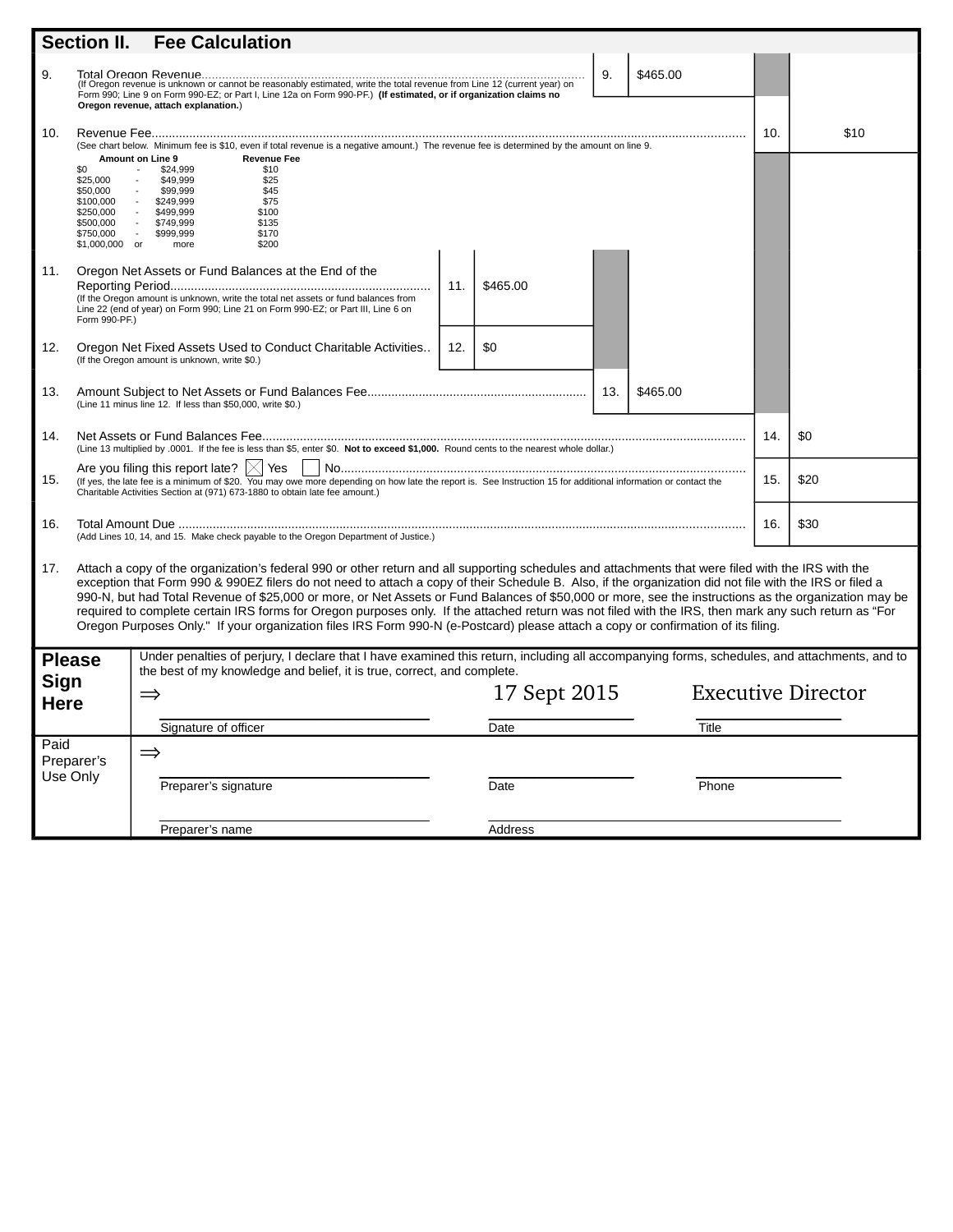

# **2014 Form CT-12F Instructions**

# **General Instructions**

## **Purpose**

Oregon law charges the Attorney General with the duty and responsibility to represent the public's interest in connection with assets held for charitable purposes. The Attorney General carries out this responsibility by requiring organizations holding such assets to register and file periodic financial reports.

Once submitted, this Form and all attachments become a part of the public record. Any interested person may examine or obtain a copy of an annual report of a charitable organization by contacting the Charitable Activities Section.

## **Who Must File**

All organizations registered with the Charitable Activities Section of the Oregon Department of Justice must annually file Form CT-12, CT-12F, or CT-12S unless the Attorney General has specifically exempted the organization from the reporting requirements.

## **What Form to File**

File Form CT-12 if the organization is incorporated or organized in Oregon.

File Form CT-12F if the organization is incorporated or organized outside of Oregon. The Charitable Activities Section does not accept multi-state annual report forms in lieu of a completed Form CT-12F.

File Form CT-12S if the organization is a splitinterest trust that holds assets for the benefit of both charitable and non-charitable beneficiaries.

If the organization does not fit within any of the above categories, file Form CT-12.

**The form year should match the starting year of the fiscal period covered by the report.**

## **Due Date**

The Form, all required attachments and schedules, and payment of fees are due in the Charitable Activities Section's office no later

than 4 months and 15 days after the end of the organization's fiscal year. If the due date falls on a weekend or legal holiday, the due date is the next business day.

The Charitable Activities Section does not use the postmark date to determine whether an organization has filed timely. Instead, filings are considered to have been made timely if they are physically received within 5 business days after the due date. All filings received more than 5 business days after the due date will be assessed a late charge. See Instruction 15 Late Fees.

### **Extensions for Filing and Paying Fees**

An organization may apply for an extension of time to file. Extension requests must be received on or before the due date of the report to avoid a late fee. The maximum available extension period is 180 days. An extension to file is also an extension to pay any associated fees. Therefore, estimated payments should not be included with extension requests.

Extensions may be requested through the Department of Justice website at http://www.doj.state.or.us/charigroup/pages/howt oextend.aspx. Follow the instructions carefully to ensure that the Charitable Activities Section receives your request. Please contact our office if you have any questions about the online extension process or are experiencing difficulties with your online request.

The organization may also submit a written request or a copy of the organization's federal extension request (IRS Form 8868) **so long as the Charitable Activities Section receives the request or copy before the due date of the report.** A written request should specify the length of and reason for the requested extension. The organization's 4 or 5-digit registration number should be noted on the top of all extension requests. If you would like acknowledgement that your extension request has been received, you should enclose an additional copy of the request and a selfaddressed, stamped envelope.

The Charitable Activities Section will not provide formal notice that the organization's extension request has been approved. Instead, the organization should assume that its extension request has been granted unless you hear otherwise from our office. In the event your

request is denied, to avoid a late fee, the annual report must be submitted by the later of the due date or within 10 days after the organization receives notice of denial of the requested extension.

**Important Note**—**An extension request filed with the IRS or the Oregon Department of Revenue does NOT act as an extension with the Charitable Activities Section unless a copy is submitted to the Charitable Activities Section by the due date.**

## **Record Keeping**

Please retain a copy of this report and all supporting documentation for at least five years after the due date.

## **Rounding and Blank Lines**

Round all amounts on the report to the nearest whole dollar. Drop amounts under 50 cents and increase amounts from 50 to 99 cents to the next whole dollar. If the amount is zero write "\$0."

Do not leave any line blank.

## **Important Reminders**

**Important information about mandatory IRS filing requirements and loss of tax exempt status.** Most tax-exempt organizations other than churches must file a yearly return or notice with the IRS. Recent changes in law now require the IRS to revoke the tax exempt status of any organization that has failed to file an IRS return or notice for three consecutive years.

Please refer to http://www.irs.gov/eo for more information about these requirements.

**Important information regarding Social Security numbers (SSNs)** – **Forms submitted to this office become a public record. In order to protect the privacy of named individuals, you should redact any SSNs (if used) from copies of any IRS forms submitted. Although we endeavor to redact social security numbers from any forms we receive, we request your assistance in safeguarding this information by not including it in your submission.**

A minimum late fee of \$20 will be charged for reports or payments not received by their due date. However, the late fee may be more than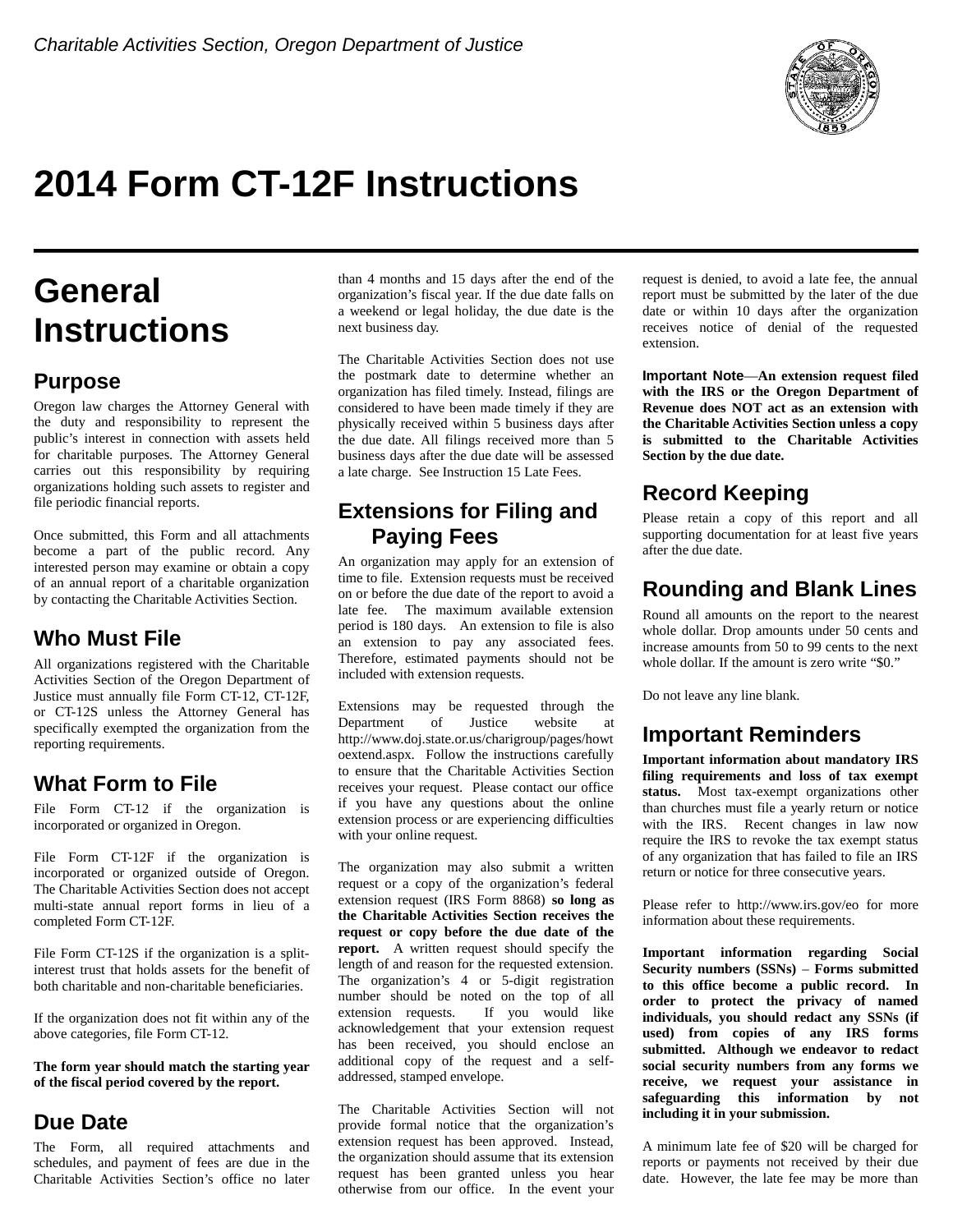\$20 depending on how long the report or payment is overdue. See Instruction 15 for additional details.

## **How to Contact the Charitable Activities Section**

To obtain blank forms, technical assistance or information about a charitable organization, contact the Charitable Activities Section or visit our website at:

 Charitable Activities Section Oregon Department of Justice 1515 SW 5<sup>th</sup> Ave, Suite 410 Portland, OR 97201-5451 Phone: (971)673-1880 TTY: (800)735-2900 Fax: (971)673-1882 Email: charitable.activities@doj.state.or.us Website: http://www.doj.state.or.us

### **Where to File**

Send completed Forms and any corresponding payment of fees to the above address. The Charitable Activities Section does not accept filings by Fax, Email, or electronic submission.

# **Line Instructions**

## **Section I.**

## **General Information**

## *1. Missing or Incorrect Information*

The Charitable Activities Section sends a Form preprinted with name, address contact information and registration number to all registered organizations. If the organization has received one of these preprinted Forms, provide any missing or corrected information. If the organization is completing a blank Form, provide the requested information in this section.

#### **Name Changes**

If applicable, write the organization's new legal name. Attach a copy of the filed amended articles of incorporation that changed the organization's name.

#### **Address and Phone Number Changes**

If applicable, write the new address where mail for the organization should be directed in the future. If applicable, write the new daytime phone number and fax machine number for the organization.

#### **Accounting Year Changes**

If applicable, write the organization's new or short reporting period. Preprinted forms are based upon the accounting period we have on record for the organization. If the organization has changed its fiscal year or is filing a final report for a period less than 12 months, the shortened period covered by the report must be noted here. If the organization is filing a final report, also see the instructions for line 6 for closing requirements.

**Short Year Report**—If the organization is filing a shortened report due to a change in fiscal year, see the instructions for line 13 for calculation of prorated Net Assets or Fund Balances fee.

#### **Amended Reports**

If amending previously submitted information for the same accounting period, check the amended report box. Either complete a blank form that includes the amended information or provide a copy of the previously submitted form that clearly shows what information is being amended. Submit any additional fee due with the amended report.

# *2. Independent Audit*

Check yes if the organization had an independent audit of its financial records performed by a certified public accountant. **Attach a copy of the auditor's report, the financial statements, the accompanying notes, schedules, or other documents supplementing the report or financial statements.** Do not submit copies that are professionally bound.

## *3. Professional / Commercial Fund-Raising*

Check yes if the organization entered into a contract with a for-profit company or a mutual benefit nonprofit company to conduct in-person, advertising, vending machine, or telephone solicitations in Oregon on its behalf. **Write the name(s) of the fund-raising firm(s) who conducted the Oregon campaign in the space provided**.

# *4. Disclosure of Legal Action*

Check yes if the organization or any of its officers, directors, trustees or key employees ever signed a voluntary agreement with any government agency, such as a state attorney general, secretary of state, or local district attorney, or been a party to legal action in any court or administrative agency regarding charitable solicitation, administration, management, or fiduciary practices. This includes assurances of voluntary compliance or discontinuance involving the organization or any other proceeding in which the organization or any current officer, director, trustee, or key employee is subject to any injunction, order, or pending action relating to the solicitation of contributions, or administration of charitable

assets. **Attach a written explanation of each such action or agreement, including the agency involved and the allegations. Also, attach a copy of any agreements or actions that occurred in the current reporting period.**

## *5. Amendments to Articles of Incorporation, Bylaws, or Tax-Exempt Status*

Check yes if during the reporting period the organization amended its articles or bylaws, or if the IRS issued a new tax-exempt status ruling for the organization, including revocation.

**Important Note**—Attach copies of amendments to articles of incorporation bearing the Secretary of State's file stamp, signed and dated copies of amended bylaws, and/or IRS determination letters.

# *6. Final Report*

Check yes if this is the final report for the organization.

If foreign organization is dissolving, discontinuing solicitations of Oregon residents, no longer receiving other payments from persons in Oregon, or no longer holding assets or conducting charitable activities in Oregon and would like to close its registration file, the organization must provide written notice to this office in addition to a final report. The notice may be provided through a letter, but the letter must confirm that the organization does not intend to conduct further solicitations or activities in Oregon, or receive other payments from persons in Oregon and holds no assets in the state.

Organizations are required to file reports covering all fiscal periods in which the organization was registered. Accordingly, a final report must cover the fiscal period in which the written notice requesting closure of the registration was received.

**Important Note**—Foreign organizations which intermittently conduct solicitations or charitable activities in Oregon may wish to remain registered during periods of inactivity. The length of time required to reregister may cause substantial delays in future solicitation events.

# *7. Who Keeps the Books?*

Indicate the person to be contacted if the organization's books need to be accessed for information or review. Either a business or personal phone number and mailing address are acceptable.

## *8. Officers, Directors, and Other Key Employees*

List each person who was an officer, director, trustee, or key employee (defined below) of the organization at any time during the year even if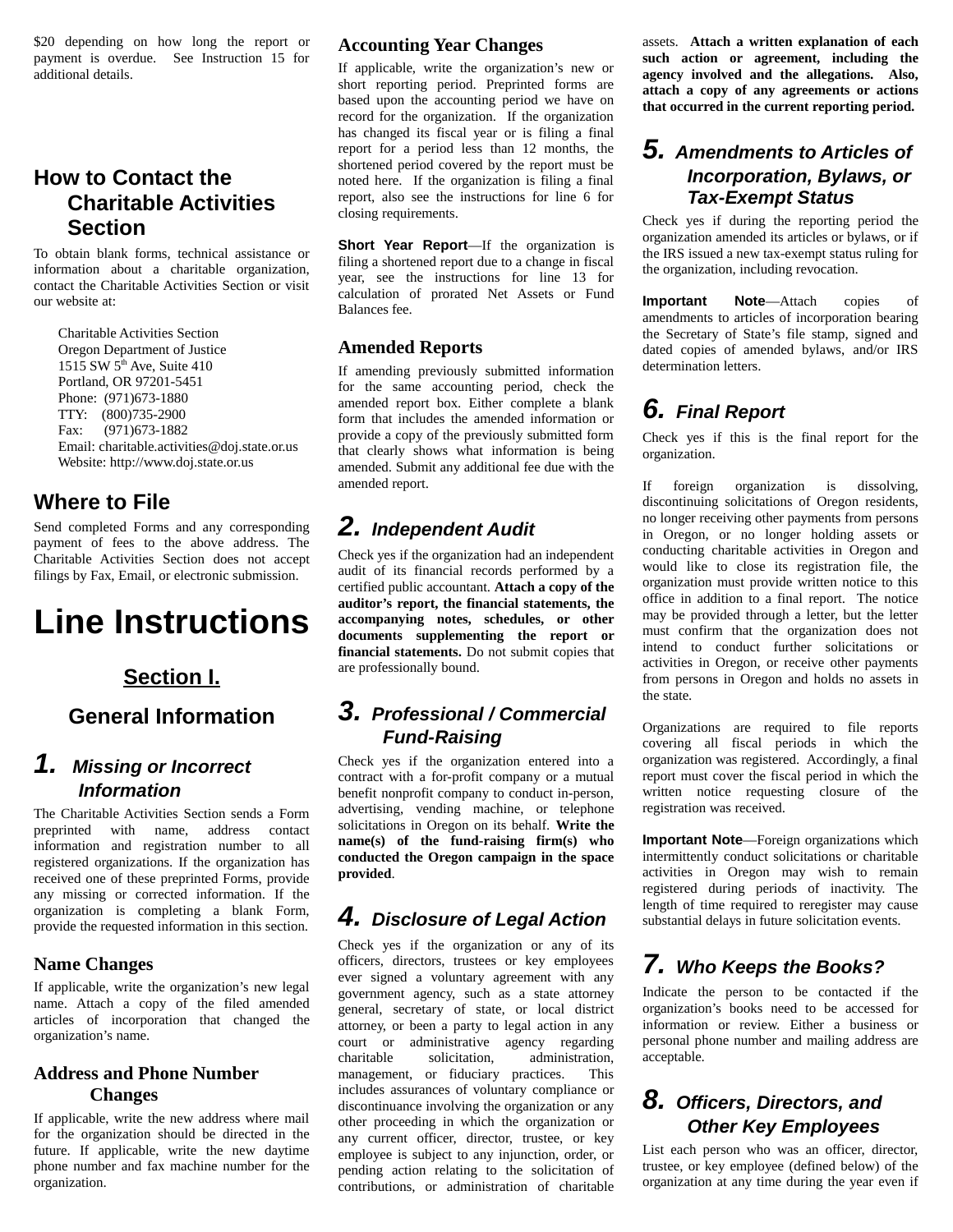they are a volunteer and do not receive any compensation from the organization. Give the daytime phone number and preferred mailing address at which officers, etc., want the Charitable Activities Section to contact them. Use an attachment if there are more persons to list than there are lines available.

A failure to fully complete this part can subject the organization to penalties for filing an incomplete Form.

A **"key employee"** is any person having responsibilities or powers similar to those of officers, directors, or trustees. The term includes the chief management and administrative officials of an organization (such as executive director) but does not include the heads of separate departments or smaller units within an organization.

A chief financial officer and the officer in charge of administration or program operations are both key employees if they have the authority to control the organization's activities, it's finances, or both. The "heads of separate departments" reference applies to persons such as the head of the radiology department or coronary care unit of a hospital or the head of the chemistry or history or English department at a college. These persons are managers within their specific areas but not for the organization as a whole and, therefore, are not key employees.

#### Column (C)

If an IRS form is attached that includes complete and accurate compensation information the phrase "See IRS Form" may be entered in lieu of completing this section.

Otherwise, for each person listed, report the total amount of compensation paid or deferred for payment to a later date, including salary, fees, bonuses, benefits, taxable allowances or reimbursements, the value of noncash compensation, and severance payments.

Enter a zero in column (C) if the person was a volunteer and was not paid or did not accrue any compensation during the reporting year.

The organization may provide an attachment to explain the entire compensation package for any person listed in this part, including whether the compensation includes the payment of amounts previously deferred.

#### **Section II.**

### **Fee Calculation**

# **9. Total Oregon Revenue**

Enter the Total Revenue earned from persons or businesses located in Oregon. If the organization does not have a method for identifying or reasonably estimating the Oregon portion, enter the organization's Total Revenue. If the Oregon portion reported was calculated using a reasonable estimate, note on the Form that an

estimate was used and identify the method that was used. Do not use an estimate if the amount of Total Oregon Revenue is known or readily available.

The Charitable Activities Section has adopted the definition for "Total Revenue" used by the Internal Revenue Service. If the organization completed an IRS Form for this reporting period, the Total Revenue figure should come from the line number listed:

- IRS Form 990, Part I, line 12 (current year)
- IRS Form 990-EZ, Part I, line 9
- IRS Form 990-PF, Part I, line 12a

If the organization was not required to complete an IRS Form a summary of what constitutes Total Revenue is provided within these instructions. A more detailed definition can be found in the IRS instructions for the listed Forms.

"Total Revenue" includes such items as:

- contributions
- gifts
- grants
- donated real property
- donated thrift items
- membership dues & assessments
- program service revenue
- government fees & contracts
- interest income
- dividend income
- net rental gain or loss as determined by gross rental income less rental expense
- other investment income
- gain or loss on sales of assets other than inventory as calculated by gross sale price less cost or other basis
- gain or loss from special events & activities which may include bingo games, raffle events, Monte Carlo events, dinners, and door-to-door sales of merchandise as calculated by gross proceeds minus direct expenses
- gain or loss on sale of inventory as calculated by sales price less returns & allowances and the cost of goods sold
- all other sources of revenue.

To report contributions received in a form other than cash, use the market value as of the date of the contribution. When market value cannot be readily determined, use an appraised or estimated value

To determine the amount of any noncash contribution that is subject to an outstanding debt, subtract the debt from the property's fair market value in assigning a value to the revenue received.

"Fair market value" is the amount a reasonable person would pay for the item at the time it was donated to the organization.

**Important Note**—Do not include the value of services donated to the organization, or items such as the free use of materials, equipment, or facilities in reporting Total Revenue.

**Important Note**—If Total Revenue is zero, attach an explanation of why Total Revenue is zero and indicate whether the organization plans to continue operations in Oregon. See the instructions for line 6 if this is the organization's final report.

# *10. Revenue Fee*

Use the total Oregon revenue figure from **line 9** to calculate the revenue fee according to the following schedule.

#### **Revenue Fee Schedule**

| <b>Amount on Line 9</b> | <b>Revenue Fee</b> |              |          |
|-------------------------|--------------------|--------------|----------|
| \$<br>ი                 |                    | 24,999<br>\$ | 10<br>\$ |
| 25,000                  |                    | 49.999       | 25       |
| 50,000                  |                    | 99,999       | 45       |
| 100,000                 |                    | 249.999      | 75       |
| 250,000                 |                    | 499.999      | 100      |
| 500,000                 |                    | 749.999      | 135      |
| 750,000                 |                    | 999.999      | 170      |
| 1,000,000               | nr                 | more         | 200      |

The maximum amount subject to a revenue fee is \$1,000,000. The maximum revenue fee is \$200. The minimum revenue fee is \$10, even if total revenue is a negative amount.

## *11. Oregon Net Assets or Fund Balances at the End of the Reporting Period*

Enter the amount of Net Assets or Fund Balances at the end of the reporting period which were held in Oregon. If the organization does not have a method for identifying or reasonably estimating Oregon Net Assets or Fund Balances at end of year, enter the organization's total Net Assets or Fund Balances. If the Oregon portion reported was calculated using a reasonable estimate, note on the Form that an estimate was used and identify the method that was used.

The Charitable Activities Section has adopted the definitions for "Net Assets" and "Fund Balances" used by the Internal Revenue Service. If the organization completed one of the following IRS Forms for this reporting period, the Net Assets or Fund Balances figure should come from the line number listed:

- IRS Form 990, Part I, line 22 (end of year)
- IRS Form 990-EZ, Part I, line 21
- IRS Form 990-PF, Part III, line 6

If the organization was not required to complete one of these IRS Forms a summary of what constitutes Net Assets or Fund Balances is provided within these instructions. A more detailed definition can be found in the IRS instructions for the listed Forms.

Net Assets and Fund Balances refer to the organization's assets minus liabilities.

"Assets" are items of value to the organization, such as cash, receivables less any allowance for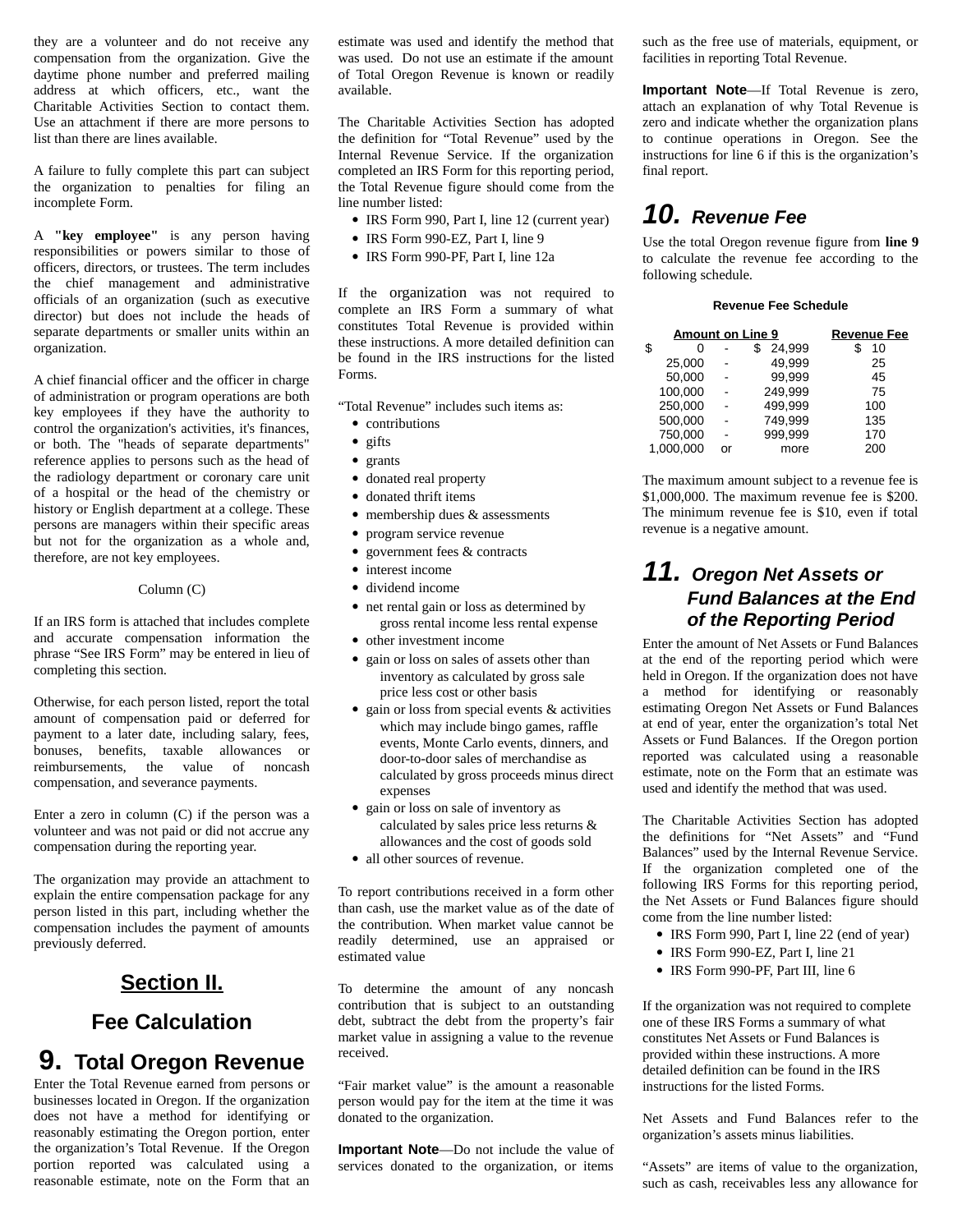doubtful accounts, inventory, prepaid expenses, investments, land, buildings & equipment less any accumulated depreciation if the organization records depreciation.

"Liabilities" are the amount of debts and obligations owed by the organization, such as accounts payable, accrued expenses, deferred revenue, loans, and mortgages.

#### *12. Oregon Net Fixed Assets Used to Conduct Charitable Activities*

Enter the amount of the organization's Net Fixed Assets that were held in Oregon for use in the operation of charitable activities at the end of the reporting period. If the organization does not have a method for identifying Oregon net fixed assets used to conduct charitable activities, enter \$0.

**Important Note**—You should not include any cash, bank accounts, stock holdings, investment accounts, or other liquid assets in Line 12. Line 12 should only include fixed assets that are used for charitable purposes, such as land, buildings, or equipment.

The following instructions provide guidance on how to calculate Net Fixed Assets and where the amount may be located on the organization's tax return.

The Charitable Activities Section defines "Net Fixed Assets" as the organization's book value (cost or other basis less accumulated depreciation) of all owned land, buildings, or equipment **that are used directly for charitable purposes**. For example, if the charity owns and operates a museum, the building that houses the museum is a net fixed asset. However, undeveloped land, a building owned and used for rental income, or any other fixed asset used for investment purposes should not be included in Line 12. Accordingly, the net fixed assets used for charitable purposes on Line 12 may be less than the organization's total net fixed assets.

If the organization completed one of the following IRS Forms for this reporting period and all its Net Fixed Assets are held for use in conducting charitable activities, the figure should come from the line number listed:

- IRS Form 990, Part X, line 10c
- IRS Form 990-EZ, Part II, line 23B
- IRS Form 990-PF, Part II, line 14b

If the organization was not required to complete one of these IRS Forms, this figure will need to be calculated from the organization's accounting records.

#### *13. Amount Subject to Net Assets or Fund Balances Fee*

Subtract line 12 from line 11. If the result is less than \$50,000 enter \$0 on line 13. If the result is more than \$10,000,000 enter \$10,000,000.

| Example #1 | line 11<br>line 12<br>line $13$ | \$100,000<br>(25,000)<br>75,000 | \$75.000 |
|------------|---------------------------------|---------------------------------|----------|
| Example #2 | line 11<br>line 12<br>line 13   | \$100,000<br>(80,000)<br>20,000 |          |

**Important Note**—If the organization is filing a short report of less than one year due to a change in accounting periods, the amount entered on line 13 should be prorated by the number of months covered by the report. To determine the prorated amount, divide the amount determined above by 12 and multiply by the number of months covered by the short report. No similar proration should be made if the short report is due to the initial or final reporting period.

### *14. Net Assets or Fund Balances Fee*

Multiply the amount subject to a Net Assets or Fund Balances fee from line 13 by .0001 and enter this figure on line 14. Round to the nearest whole dollar. If the result is less than \$5 enter \$0. If the result is more than \$1,000 enter \$1,000.

# *15. Late Fees*

If the report is not filed or the fee is not paid by the due date (or the extended due date), an initial late fee of \$20 will be due. If the report or payment remains outstanding more than 13 months past the end of the fiscal year covered by the report, the late fee will increase to \$50. If the delinquency is not corrected within 16 months of the end of the fiscal year covered by the report, the late fee increases to \$100.

| Fiscal   | Late     | Late           | Late       |
|----------|----------|----------------|------------|
| Year     | Report   | Report         | Report     |
| End      | Received | Received       | Received   |
| Dates    | Before   | <b>Between</b> | After This |
|          | This     | These          | Date       |
|          | Date     | Dates          |            |
| Late     |          |                |            |
| Fee:     | \$20     | \$50           | \$100      |
| 12/31/14 | 2/1/16   | $2/1/16$ -     | 4/30/16    |
|          |          | 4/30/16        |            |
| 1/31/15  | 3/1/16   | 3/1/16         | 5/31/16    |
|          |          | 5/31/16        |            |
| 2/28/15  | 4/1/16   | $4/1/16$ -     | 6/30/16    |
|          |          | 6/30/16        |            |
| 3/31/15  | 5/1/16   | 5/1/16-        | 7/31/16    |
|          |          | 7/31/16        |            |
| 4/30/15  | 6/1/16   | $6/1/16$ -     | 8/31/16    |
|          |          | 8/31/16        |            |
| 5/31/15  | 7/1/16   | 7/1/16-        | 9/30/16    |
|          |          |                |            |

|          |         | 9/30/16     |          |
|----------|---------|-------------|----------|
| 6/30/15  | 8/1/16  | $8/1/16$ -  | 10/31/16 |
|          |         | 10/31/16    |          |
| 7/31/15  | 9/1/16  | $9/1/16$ -  | 11/30/16 |
|          |         | 11/30/16    |          |
| 8/31/15  | 10/1/16 | $10/1/16$ - | 12/31/16 |
|          |         | 12/31/16    |          |
| 9/30/15  | 11/1/16 | $11/1/16$ - | 1/31/17  |
|          |         | 1/31/17     |          |
| 10/31/15 | 12/1/16 | 12/1/16-    | 2/28/17  |
|          |         | 2/28/17     |          |
| 11/30/15 | 1/1/17  | $1/1/17$ -  | 3/31/17  |
|          |         | 3/31/17     |          |

The above late fees apply automatically. The Department has the authority to obtain additional civil penalties against the organization and its officers and directors or take other administrative action in connection with the failure to file timely reports.

# *16. Total Amount Due*

Add lines 10, 14 and 15. This is the total amount due. Make check or money order payable to the "Oregon Department of Justice". The Department does not accept payment by credit card. Do not send cash. Mail payment together with the report to:

> **Charitable Activities Section Oregon Department of Justice 1515 SW 5th Avenue, Suite 410**

**Important Note**—Indicate on the check the organization's 4 or 5-digit Oregon Department of Justice registration number. The registration number is located on line 1 of the preprinted Form CT-12F or can be obtained by contacting the Charitable Activities Section.

# *17. IRS Forms, Schedules, and Attachments*

**All organizations must attach a complete copy of all forms, supporting schedules, and attachments filed with the IRS, except publicly supported charities are not required to attach the Schedule B, Listing of Contributors.**

Even if your organization is not required to file a Form 990, 990-EZ, or 990-PF with the IRS, if the organization's revenues or net assets exceed certain thresholds, it may be required to complete one of these forms for Oregon purposes to meet the Charitable Activities Section's filing requirements.

In general, if your organization's total revenues are at least \$25,000, or its assets are more than \$50,000, you may be asked to complete a 990EZ or 990 for Oregon purposes only. If the organization has not filed the form with the IRS, it should be noted on the form that it is for Oregon purposes only.

Additional instructions are provided below for 990-N filers and for organizations that do not file any type of 990 with the IRS.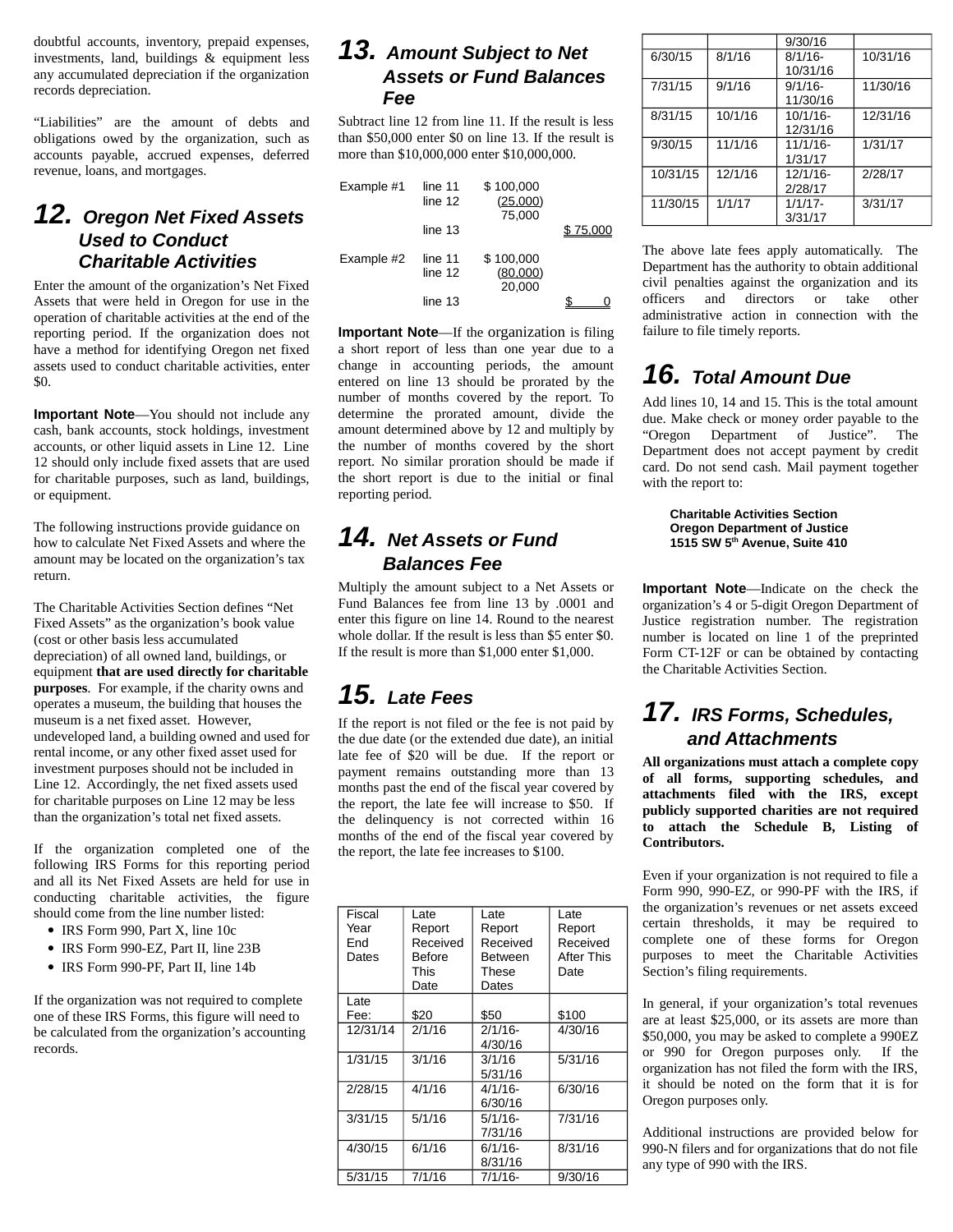**For 990-N Filers**—If your organization does not complete an IRS Form 990 or 990-EZ because it files an IRS form 990-N, the Charitable Activities Section will consider suspending the requirement to file a Form 990 or 990-EZ for Oregon purposes.

If the organization filed an IRS Form 990-N because its gross receipts are normally \$50,000 or less and the organization's assets are less than \$50,000 the organization may submit a copy of its 990-N in lieu of completing an IRS Form 990 or 990-EZ for Oregon purposes. Our office will contact the organization if additional information is required.

If the organization files an IRS Form 990-N because its gross receipts are normally \$50,000 or less, but its assets are more than \$50,000, please contact this office in writing if you would like the Charitable Activities Section to consider suspending the requirement to file an IRS Form 990 or 990-EZ for Oregon purposes. The amount of assets in excess of \$50,000 is material to consideration of suspension requests. Please include a balance sheet or similar statement listing your assets to expedite review of your request.

**For organizations that do not file a 990/990-EZ/990-N with the IRS**. Please attach to your CT-12F a copy of your Form 1120 or 1120-A or other return your organization has filed with the IRS for the reporting period. We will contact you if this office determines that a 990-EZ or 990 is required for Oregon purposes.

**Important Note**—Organizations which file Form 990 or 990-EZ with the IRS are not required to attach the Schedule B listing of contributors to filings with the Charitable Activities Section. However, if voluntarily submitted, the schedule of contributors may be made available for public inspection.

This exclusion does not apply to Form 990-PF filers who must submit their schedule of contributors.

**Important Note for CPAs/Paid Preparers/Beneficiaries –** Forms submitted to this office become a public record. In order to protect the privacy of named individuals, you should redact Social Security Numbers (if used) from the copy of the IRS Form 990/990-EZ/990- PF/5227/1041-A (Schedule K) submitted to this office. Although we endeavor to redact social security numbers from any forms we receive, we request your assistance in safeguarding this information by not including it in your submission.

#### **Signature Block**

To make the return complete, an authorized officer must sign in the space provided. For a corporation this officer may be the president, vice president, treasurer, assistant treasurer, chief financial officer, or other corporate officer, such as tax officer. Signature stamps and labels are not acceptable.

In the paid preparer's information section, include the name, daytime phone number, and address of any person who was paid by the organization to complete this report.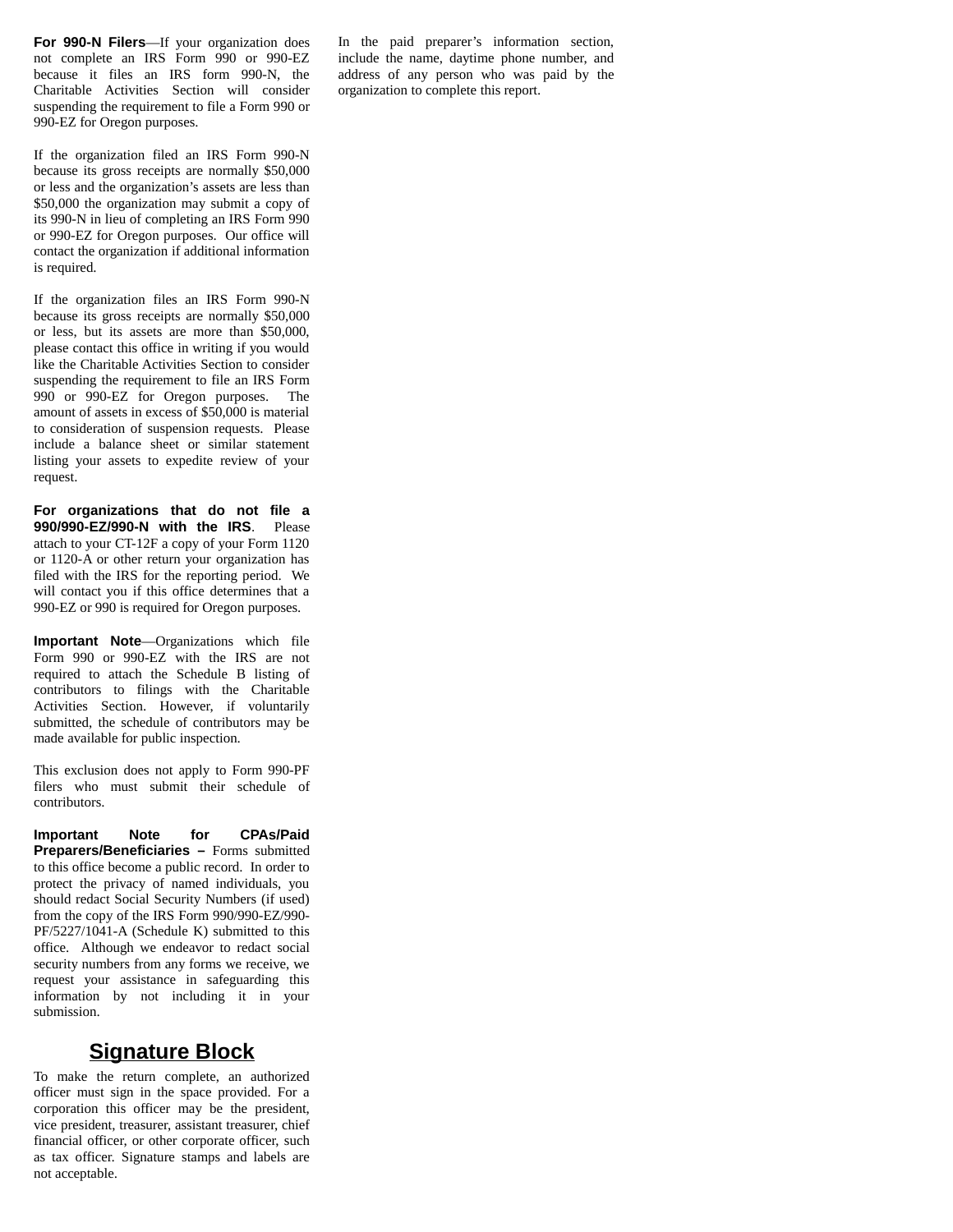# **Contact the Following Agencies for Assistance**

## **Charitable Activities Section**

Oregon Department of Justice 1515 SW 5<sup>th</sup> Avenue, Suite 410 Portland, Oregon 97201-5451 Phone: (971)673-1880 TTY: (800)735-2900 Fax: (971)673-1882 Email: charitable.activities@doj.state.or.us Website: *http://www.doj.state.or.us*

#### *Issues*

- Questions about annual reports for charitable organizations-Forms CT-12, CT-12F, and CT-12S
- Registration of charitable organizations and trusts
- Merging nonprofit organizations
- Dissolving nonprofit organizations
- Reporting illegal activity by nonprofit organizations
- Serving as a board member of a nonprofit organization
- Information about charitable organizations and copies of annual reports
- Questions about raffles and other charitable gaming

#### *Forms*

- RF-C, Registration Form for Charitable **Organizations**
- RF-T, Registration Form for Trusts
- CT-12, Annual Report Form for Oregon **Charities**
- CT-12F, Annual Report Form for Foreign **Charities**
- CT-12S, Annual Report Form for Split-Interest Trusts
- Closing Form

#### *Publications*

- Oregon Wise Giving Guide
- A Guide to Non-Profit Board Service in Oregon

#### *Oregon Revised Statutes*

- Chapter #65, Nonprofit Corporations
- Chapter #128, Trusts; Charitable Activities
- Chapter #130, Uniform Trust Code
- Chapter #464, Charitable Gaming
- Chapter #646, Trade Practices & Antitrust Regulation

#### *Oregon Administrative Rules*

Chapter #137-010-0005 *et seq.*

#### **Internal Revenue Service**

Phone: (877)829-5500 Website: *http://www.irs.gov*

#### *Issues*

- Obtaining federal tax identification number or federal tax-exempt status
- Completing federal tax forms

#### *Forms*

- 990, Return of Organization Exempt From Income Tax
- 990-EZ, Short Form Return of Organization Exempt From Income Tax
- Schedule A, for Form 990 and 990-EZ
- 990-PF, Return of Private Foundation
- 990-T, Exempt Organization Business Income Tax Return
- 990-W, Estimated Tax on Unrelated Business Taxable Income for Tax-Exempt Organizations
- 1023, Application for Recognition of Exemption Under §501(c)(3)
- 1024, Application for Recognition of Exemption Under §501(a)
- 1041, U.S. Income Tax Return for Estates and Trusts
- 1041-A, U.S. Information Return Trust Accumulation of Charitable Amounts
- 1128, Application to Adopt, Change, or Retain a Tax Year
- 4720, Return of Certain Excise Taxes on Charities and Other Persons
- 5227, Split-Interest Trust Return
- 5768, Election/Revocation of Election by an Eligible Section 501(c)(3) Organization to Make Expenditures to Influence Legislation
- 8822, Change of Address
- 8868, Application for Extension of Time to File an Exempt Organization Return

#### *Publications*

- Pub. 526, Charitable Contributions
- Pub. 538, Accounting Periods and Methods
- Pub. 557, Tax-Exempt Status for Your **Organization**
- Pub. 583, Starting a Business and Keeping Records
- Pub. 598, Tax on Unrelated Business Income of Exempt Organizations
- Pub. 3079, Gaming Publication for Tax-Exempt Organizations

#### **Veterans' Services**

If you are or know a veteran and would like more information about benefits, please see DOJ Veterans Resources available through the

#### Department of Justice's website at: *http://www.doj.state.or.us*